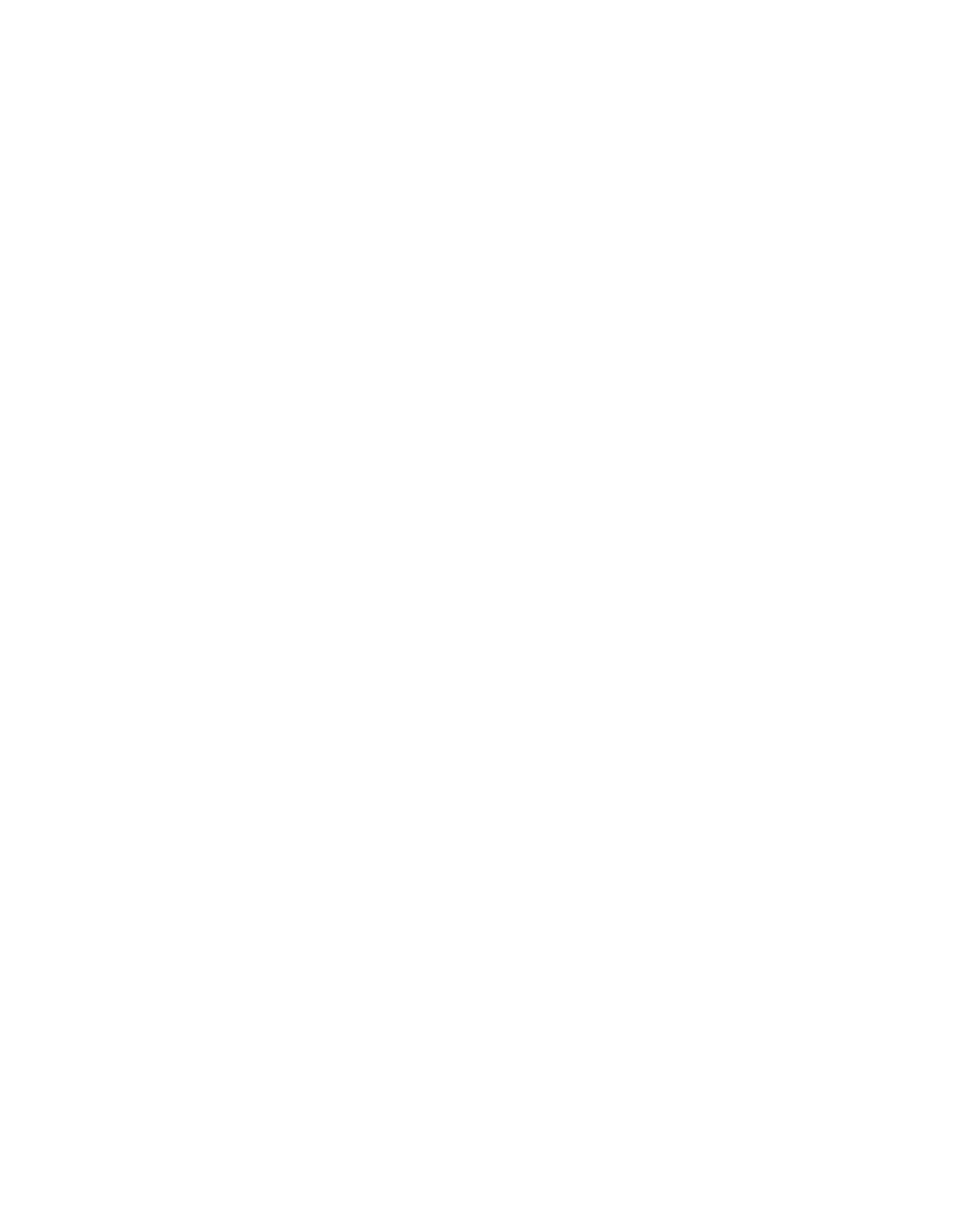# MULTI-CHANNEL DEEP CLUSTERING: DISCRIMINATIVE SPECTRAL AND SPATIAL EMBEDDINGS FOR SPEAKER-INDEPENDENT SPEECH SEPARATION

*Zhong-Qiu Wang*<sup>1</sup>,<sup>2</sup> *, Jonathan Le Roux*<sup>1</sup> *, John R. Hershey*<sup>1</sup>

<sup>1</sup>Mitsubishi Electric Research Laboratories (MERL), USA <sup>2</sup>Department of Computer Science and Engineering, The Ohio State University, USA

# ABSTRACT

The recently-proposed deep clustering algorithm represents a fundamental advance towards solving the cocktail party problem in the single-channel case. When multiple microphones are available, spatial information can be leveraged to differentiate signals from different directions. This study combines spectral and spatial features in a deep clustering framework so that the complementary spectral and spatial information can be simultaneously exploited to improve speech separation. We find that simply encoding inter-microphone phase patterns as additional input features during deep clustering provides a significant improvement in separation performance, even with random microphone array geometry. Experiments on a spatialized version of the wsj0-2mix dataset show the strong potential of the proposed algorithm for speech separation in reverberant environments.

*Index Terms*— deep clustering, spatial clustering, deep learning, cocktail party problem, speaker-independent speech separation

# 1. INTRODUCTION

Dramatic advances have been made in monaural speaker-independent multi-speaker speech separation since the introduction of the deep clustering algorithm [1, 2]. However, there has been little work extending this framework to the multi-channel setting. Deep clustering addresses the *cocktail party problem* by training a deep neural network (DNN) to project each time-frequency (T-F) unit to a highdimensional embedding vector such that the embeddings for the T-F unit pairs dominated by the same speaker are close, while those for pairs dominated by different speakers are farther away from each other. This way, the speaker assignment of each T-F unit can be determined at run time by applying a simple clustering algorithm to the embeddings. Deep clustering was the first modern approach to perform speaker-independent separation, and demonstrated superior performance over previous attempts at speech separation, including graphical modeling approaches [3], spectral clustering approaches [4], and computational auditory scene analysis based methods [5].

When multiple microphones are available, the directional information associated with each source can be exploited for separation, as sound sources are often spatially separated in real-world environments. To utilize this information, conventional wisdom focuses on clustering the individual T-F units into different sources according to their spatial origins by assuming that each T-F unit is dominated by only one source across all the microphone channels [6–9]. Interchannel time/phase differences (ITDs/IPDs), interchannel level differences (ILDs), and directional statistics [8] are the most commonly

used spatial cues for spatial clustering [5]. However, when the sound sources are spatially close, when room reverberation is present, or when the sound sources are moving, the ITDs, ILDs, and directional statistics are typically not good enough to achieve sufficient source separation. In such cases, spectral information can complement the insufficient spatial information, as sound sources such as speech exhibit characteristic spectral patterns that can be learned, as demonstrated by single-channel deep clustering [1, 2].

Here we propose to improve deep clustering by incorporating spatial information into the input features, along with the usual spectral information, in order to provide a stronger set of separation cues. Other recent studies have combined spatial information with deep clustering in a different way. The systems by [10] and [11] use the outputs of single-channel deep clustering to derive a beamformer for each source. Their beamforming approaches follow the success of T-F masking and deep learning based beamforming for speech enhancement [12] in the recent CHiME-3 and CHiME-4 challenges [13], where the estimated single-channel masks are combined to compute speech or noise covariance matrices. However, the power of their algorithms is largely limited by beamforming, which is only a linear spatial filter per frequency. Many factors can reduce the effectiveness of such beamforming: room reverberation, moving sources, diffuse noise, and conditions with more sources than microphones, all can significantly degrade the resulting separation. In addition, when sound sources arrive from the same general direction, beamforming may fail to resolve them. In contrast, by jointly training on spectral and spatial features, our approach can learn to balance the two types of information. The estimated embeddings and masks from the proposed algorithm may also serve as a better initialization for the T-F masking based beamforming approaches. However, in our experiments the joint deep clustering was often able to outperform the mask-based beamforming approach even when using the ideal oracle masks to obtain the beamforming parameters.

There are previous studies using spatial features for DNN training [14–17] for speech enhancement tasks (i.e., only one target speaker with background noise) and they typically assume that the target speaker is in a fixed direction, typically the front direction in the binaural setup. However, in the more general setting we pursue, the target speakers may be in any combination of positions. To the best of our knowledge, this study is the first attempt at applying spatial features to train deep networks for speaker separation. For evaluation, we create a spatialized and reverberant version of the wsj0-2mix dataset [1]. Our method is shown to give much better separation performance in the stereo case in terms of signal-todistortion ratio (SDR) than the oracle multi-channel Wiener filter (MCWF) [9], model-based EM source separation and localization (MESSL) [18], and GCC-NMF [19] algorithms.

This work was done while Z.-Q. Wang was an intern at MERL.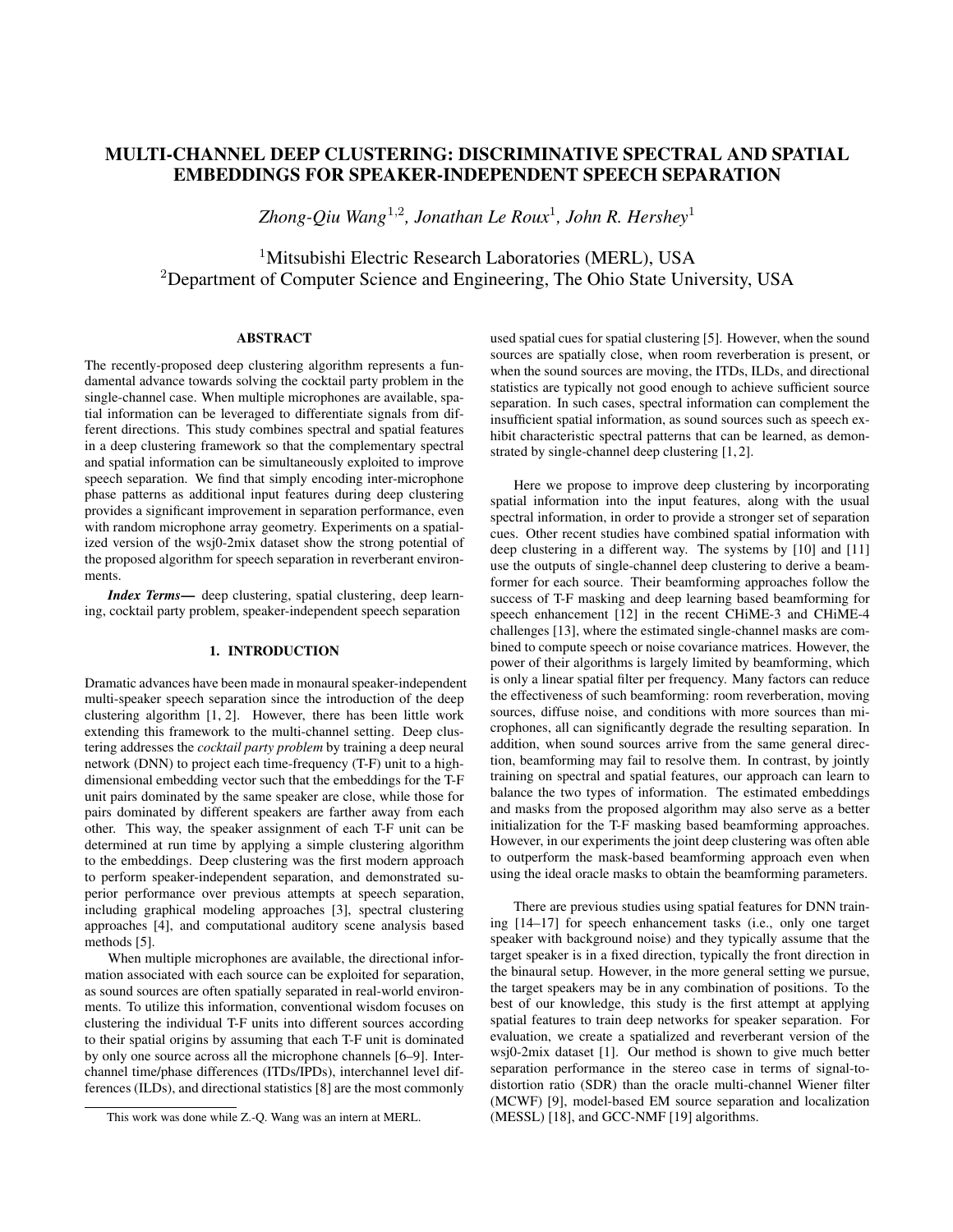

Fig. 1. Network architecture of (a) single-channel deep clustering, (b) multi-channel deep clustering.

# 2. SYSTEM DESCRIPTION

#### 2.1. Single-Channel Deep Clustering

The key idea of deep clustering [1, 2] is to learn a high-dimensional embedding for each T-F unit using a neural network such that the embeddings for the T-F unit pairs dominated by the same speaker are close while farther away otherwise. At test time, the speaker assignment of each T-F unit can then be simply determined using a clustering algorithm, such as k-means, on the learned embeddings. More specifically, let  $y_i \in \mathbb{R}^{1 \times C}$  be a one-hot label vector denoting which of the  $C$  sources in a mixture dominates the *i*-th T-F unit. The network learns to produce a  $D$ -dimensional unit-length vector  $v_i$ such that the affinity matrix computed from all the  $y_i$  can be approximated using the learned embeddings. Mathematically, the objective function optimized in [1, 2] is as follows:

$$
\mathcal{L}_{\text{DC}}(V, Y) = ||VV^{\mathsf{T}} - YY^{\mathsf{T}}||_{\text{F}}^2 \tag{1}
$$

where the embedding matrix  $V \in \mathbb{R}^{TF \times D}$  and the label matrix  $Y \in \mathbb{R}^{TF \times C}$  are respectively obtained by vertically stacking all the embedding vectors  $v_i$  and all the one hot vectors  $y_i$  in an utterance. The network architecture is shown in Fig. 1(a). This framework has produced remarkable improvements over conventional methods on single-channel speech separation tasks [1, 2].

Our recent study [20] found that further improvements could be obtained using an alternative cost function based on whitening the embeddings in a k-means objective:

$$
\mathcal{L}_{\text{DC,W}}(V, Y) = ||V(V^{\mathsf{T}}V)^{-\frac{1}{2}} - Y(Y^{\mathsf{T}}Y)^{-1}Y^{\mathsf{T}}V(V^{\mathsf{T}}V)^{-\frac{1}{2}}||_{\text{F}}^2
$$
  
=  $D - \text{tr}((V^{\mathsf{T}}V)^{-1}V^{\mathsf{T}}Y(Y^{\mathsf{T}}Y)^{-1}Y^{\mathsf{T}}V).$  (2)

One caveat to the labels,  $Y$ , is that for quiet T-F regions, it becomes arbitrary which source dominates, and the resulting noisy labels can provide an inconsistent training signal for deep clustering. In addition, these T-F units do not carry directional phase information regarding the underlying source directions. Following [1], we filter out the T-F bins where none of the sources is significantly active. In particular, a source is considered active in a T-F bin if its magnitude is within some threshold from its largest magnitude in the mixture:  $w_i = \max_k \left[ 10 \log_{10}(|s_{k,i}|^2 / \max_j |s_{k,j}|^2) > \beta \right]$ , where [·] is the Iverson bracket,  $|s_{k,i}|$  represents the magnitude of the *i*-th T-F unit of the clean source k, and  $\beta$  is empirically set to  $-40$  dB.

#### 2.2. Two-Channel Deep Clustering

In the proposed method we encode not only spectral but also spatial information into the embedding of each T-F unit by including spatial features as additional inputs, as illustrated in Fig. 1(b). Since spectral and spatial features can be complementary in terms of their sources of uncertainty and failure modes, we expect their combination to show improved robustness relative to each type of feature in isolation. We consider two types of additional features, each inspired by one of the two popular approaches for conventional spatial clustering, the *narrowband approach* and the *wideband approach*.

The narrowband approach performs clustering within each frequency band using spatial cues such as IPDs or ILDs. The DUET algorithm [6, 7] assumes that the microphone pairs are placed sufficiently close to each other so that phase-wrapping effects can be neglected. It estimates the ITD of each T-F unit by directly dividing the phase difference by the angular frequency, and then performs clustering on the estimated ITDs and ILDs of all the T-F units. Unfortunately, with narrowly separated microphones, the ITDs could be too small to be useful for separation. Moreover room reverberation can substantially deteriorate the ITDs and ILDs. In contrast Sawada et al. [8] handles phase wrapping by clustering based ultimately on IPDs intead of ITDs. This results in an unknown permutation of the clusters across frequencies, which is handled by further clustering across frequency. Using the STFT vectors for spatial clustering has also been explored in acoustic beamforming [21–23]. However, those approaches only perform clustering based on spatial cues and there are no clear ways to combine them with spectral features. It would be beneficial to perform clustering across all the frequencies and over all the T-F units, as some frequency bands may be particularly worse than others and most importantly, more T-F units would form stronger cluster patterns that could elicit better clustering results.

Here, we use the following IPDs as additional features for model training:

$$
\cos\text{IPD}(t, f, p, q) = \cos(\theta_{t, f, p, q})\tag{3}
$$

$$
\sin\text{IPD}(t, f, p, q) = \sin(\theta_{t, f, p, q})\tag{4}
$$

where  $\theta_{t,f,p,q} = \angle x_{t,f,p} - \angle x_{t,f,q}$  is the phase difference between the STFT coefficients  $x_{t,f,p}$  and  $x_{t,f,q}$  at time t and frequency  $f$  of the signals at microphones  $p$  and  $q$ . The rationale is that for spatially-separated sources with different time delays,  $x_{t,f,p}$  $\frac{x_{t,f,p}}{x_{t,f,q}} = \frac{|x_{t,f,p}|}{|x_{t,f,q}|}$  $\frac{|x_{t,f,p}|}{|x_{t,f,q}|}e^{\theta_{t,f,p,q}}$  should naturally form clusters within each frequency band due to the speech sparsity property [6]. As the gains at different microphones are usually very similar under the far-field assumption, our study only uses the phase term for deep clustering, in the form of its real and imaginary parts. For a given source, the cosIPD and sinIPD features at different frequency bands are very different, so we combine them with spectral features that can help resolve the ambiguity. Note that the loss function is always computed from all the T-F units rather than independently within each frequency band.

The wideband approach avoids the IPD ambiguity by enumerating a set of potential time delays. The key insight [18] is that, given a time delay, the phase differences at all the frequency bands can be unambiguously determined in anechoic environments. The MESSL [18] algorithm therefore performs spatial clustering according to the time delays by checking whether the hypothesized time delay matches the observed phase differences at different frequencies. Motivated by [18] and the GCC-PHAT algorithm [24], we derive the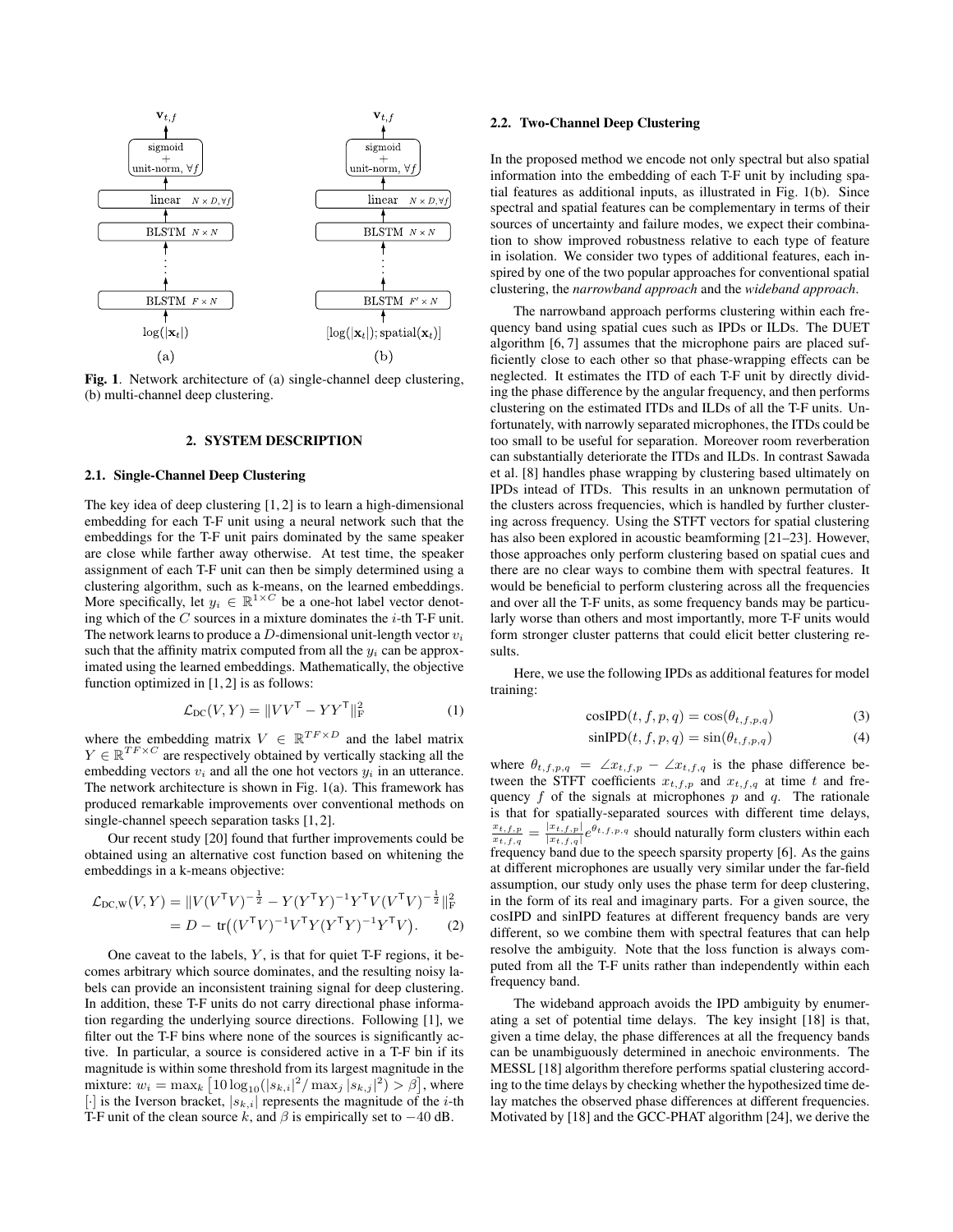following spatial feature for model training:

$$
\text{GCC}(t, f, p, q, \tau) = \cos\left(\theta_{t, f, p, q} - \frac{2\pi f}{N}\tau\right) \tag{5}
$$

where N is the frame length,  $\theta_{t,f,p,q}$  is the observed phase difference,  $\tau$  is the hypothesized time delay in samples, and  $\frac{2\pi f}{N} \tau$  is the hypothesized phase difference. The  $2\pi$ -periodic cosine operation here can deal with potential phase wrapping effects.

The rationale behind this feature is that each of the underlying sources in a mixture could come from any direction. Our approach avoids a separate sound localization module [19, 25] by enumerating a set of potential time delays. When a hypothesized time delay matches the observed phase difference, it appears as a peak in the derived spatial feature. The entire set of GCC coefficients encodes all the direction information of each source and hence could be useful for deep clustering. Although this feature exhibits strong spatial aliasing effects in high-frequency bands, we hand it over to a neural network which may learn to deal with the spatial aliasing effects automatically.

The GCC features have a much higher dimension than the spectral features. If each dimension of these two features is normalized to unit variance, more importance will be implicitly placed on the GCC features. However, spectral features are also very important for deep clustering. Our system places equal importance on them by normalizing each dimension of the spatial features to have  $1/K$ variance, where  $K$  is the number of the time delays of interest, and each dimension of the spectral features to have unit variance. This simple strategy leads to faster convergence and better performance compared with normalizing all the dimensions to unit variance in our experiments.

#### 2.3. Multi-Channel Deep Clustering

We propose a simple yet effective algorithm to extend our system to arrays with more than two microphones. At run time, we first choose a reference microphone, and for each pair constituting of a reference microphone and a non-reference microphone, we get an embedding for each T-F unit using the two-channel deep clustering model. Then we stack the embeddings of all the pairs of reference and non-reference microphones at each T-F unit, and perform k-means clustering on the stacked embeddings. The resulting binary mask is applied to the reference microphone signal for separation. This way, our algorithm is readily applicable to microphone arrays with diverse microphone geometries and with any number of microphones.

#### 3. EXPERIMENTAL SETUP

We use a room impulse response  $(RIR)$  generator<sup>1</sup> to spatialize the wsj0-2mix [1] dataset. This dataset has been widely used in many single-channel speech separation studies [1, 2, 26–28] since the debut of deep clustering. The training and validation sets are generated by mixing two randomly-selected utterances from two randomlyselected speakers in the WSJ0 training set after re-scaling them by randomly-selected coefficients such that the SNR of one source with respect to the other in the mixture is uniformly distributed between -5 dB and +5 dB. The test set is similarly generated using the speakers in the development and evaluation sets of the WSJ0 corpus. Note that the test speakers in wsj0-2mix are unseen in the training and validation set. There are 20,000 (∼30h), 5,000 (∼10h), and 3,000

(∼5h) utterances in the training, validation, and test set, respectively. The RIR generator uses the image method [29] to generate simulated room impulse responses.The general guideline is to make the setup as random as possible within realistic constraints. For each two-speaker mixture, we randomly generate a room with random room characteristics, speaker locations and microphone geometry. The aperture sizes are randomly sampled from 15 cm to 25 cm. The T60s are randomly drawn from 0.2 s to 0.6 s, as this range of T60s is most common in domestic environments [9]. All microphones are omni-directional. The average distance between speaker and array center is 1.3 m with 0.4 m standard deviation. The average directto-reverberant energy ratio is 2.5 dB with 3.8 dB standard deviation. The code to generate the data is available online<sup>2</sup>.

We only use the signals at the first channel for model training and evaluation. During training, we extract the spectral feature from the first-channel signals and compute Y from the clean reverberant speech of each source captured at the first microphone. The spatial feature is extracted using the first-channel signal together with one of the other signals. For evaluation, we extract the spectral features from the first-channel signal and use the clean reverberant speech of each source at the first channel as the reference for SDR computation. The  $\tau$  in Eq. (5) is enumerated from -6 to 6 samples<sup>3</sup> in steps of 0.25 samples. We found that this step size leads to a good enough spatial resolution (340/8,000\*0.25=0.01 m). The dimension of the GCC feature at each T-F unit is therefore 49  $(K=2*6/0.25+1)$ . Although the dimension may sound high, it is still acceptable as, in deep clustering, the dimension  $D$  of the embeddings is typically set to 20 per T-F unit [1, 2], which is of the same order of magnitude as that of the GCC feature dimension.

Our BLSTM consists of four hidden layers, each with 600 units in each direction. It is trained from scratch on 400-frame segments for a maximum of 200 epochs using the Adam algorithm. The window size is 32 ms and the hop size is 8 ms. The sampling rate is 8 kHz. We perform 256-point FFT to get 129-dimensional log magnitude features for each frame for BLSTM training. At run time, k-means clustering is always performed on the entire utterance to get a binary mask for separation.

#### 4. EVALUATION RESULTS

To check the validity and correctness of using the proposed features for deep clustering, we first evaluate them on the spatialized anechoic wsj0-2mix data. We emphasize that it is known that this anechoic setup using two microphones and two speakers is not challenging at all for beamforming algorithms, as they can achieve almost perfect separation [9]. Evaluating on this basic setup however can prove the correctness and show the potential of our algorithm. Note that this spatialized anechoic wsj0-2mix data is almost the same as the original wsj-2mix data. The only difference is that the signals are delayed and decayed slightly due to sound propagation in the air. The results are presented in Table 1. Using only the log magnitude features as input for deep clustering, we obtain 10.3 dB, which matches the 10.3 dB SDR result obtained on the original wsj0-2mix in [2], using a similar architecture. After further incorporating the cosIPD, cosIPD+sinIPD, and GCC features for model training, we achieve 12.5 dB, 12.9 dB, and 12.9 dB, respectively. Surprisingly, these results are comparable to or even better than using the ideal ratio mask (IRM), an oracle mask defined as the magnitude of each source over the sum of all the magnitudes. It is also close to the

<sup>1</sup>Available online at https://github.com/ehabets/RIR-Generator.

<sup>2</sup> http://www.merl.com/demos/deep-clustering

 $3$ The maximum time delay is 0.25/340 $*8,000=5.88$  samples.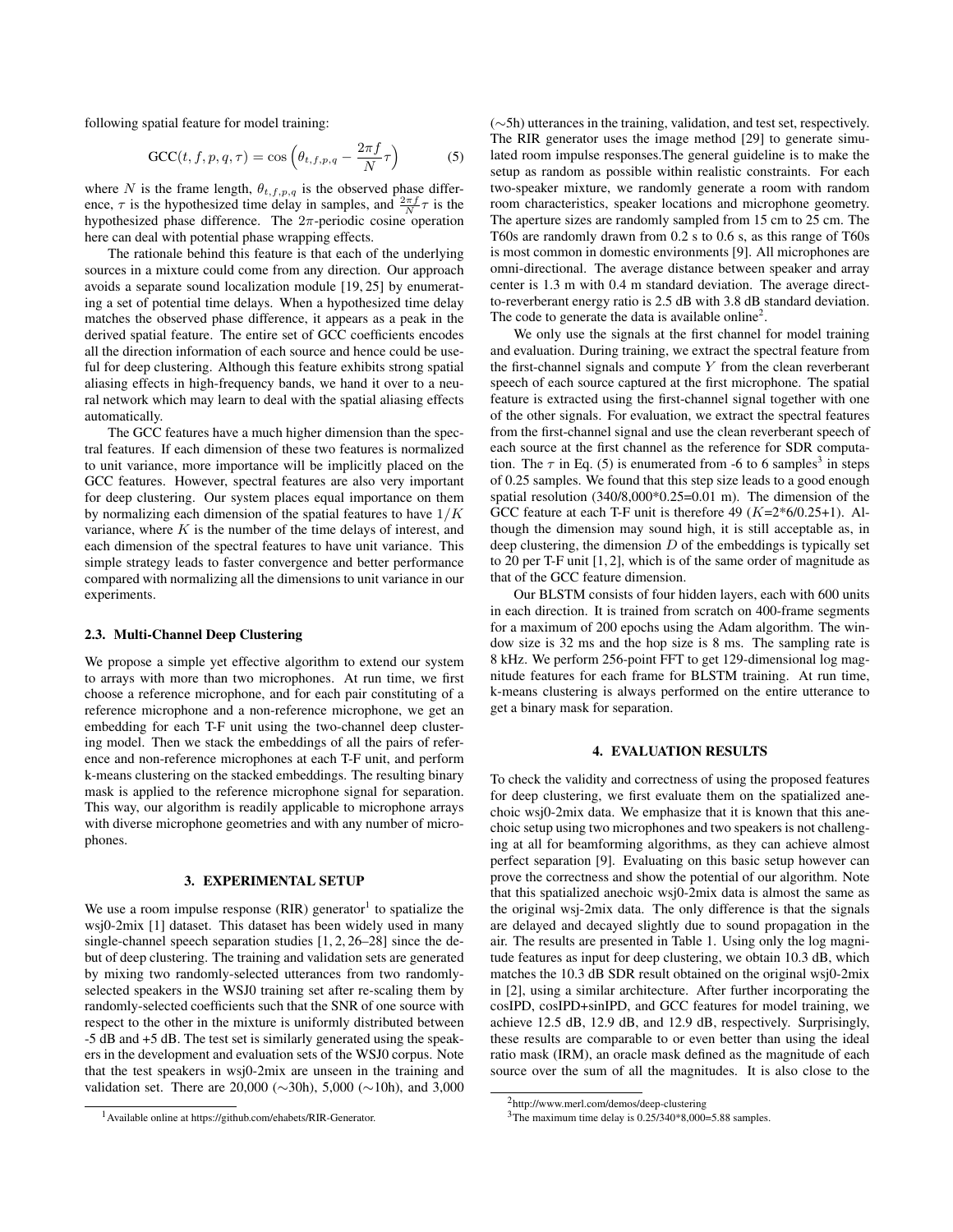result obtained using the ideal binary mask (IBM) defined based on which source dominates each T-F unit.

Next, we evaluate our algorithms on the spatialized reverberant wsj0-2mix data. As shown in Table 2, reverberation substantially deteriorates the performance of single-channel deep clustering to 6.9 dB SDR. This is likely because reverberation blurs the spectral features and breaks the assumption of sparsity in the speech spectrogram, making mask-based separation more difficult. Using the GCC feature for training improves the performance to 8.8 dB, indicating its effectiveness for encoding spatial information. We can see that using variance normalization to equalize the variance of the spectral and spatial features leads to significant improvement, from 7.5 dB to 8.8 dB. Interestingly, replacing the GCC feature by the much simpler cosIPD feature (which matches a single dimension of GCC:  $\cosh PD(t, f, p, q) = \text{GCC}(t, f, p, q, 0)$  leads to almost the same performance, at 8.6 dB. Further appending the sinIPD feature pushes the performance to 8.9 dB. This is likely because the spectral feature can help to resolve the IPD ambiguity, and the information in the GCC feature is actually a set of linear combinations of the cosIPD and sinIPD features:  $\text{GCC}(t, f, p, q, \tau)$  can indeed be developed as  $\cos\left(\frac{2\pi f}{N}\tau\right)$ cosIPD $(t, f, p, q) - \sin\left(\frac{2\pi f}{N}\tau\right)$ sinIPD $(t, f, p, q)$ , so the network may implicitly recreate some of this information as needed.

The systems by [10] and [11] derive a beamformer for each source based on single-channel deep clustering to obtain the final separation results. Their systems rely heavily on the performance of beamforming, as only slight reverberation is considered and a large number of microphones are simulated in their study (eight microphones in [10] and six in [11]). It is well-known that beamforming methods [30–32] perform well in anechoic environments. However, they are less effective when room reverberation is present, when the sources are close to each other, and when the number of microphones is limited. To compare our approach with theirs, and following the recent development of T-F masking based beamforming [32, 33], we use the IRM of each source directly to compute the oracle spatial covariance matrices and report oracle multi-channel Wiener filter results in Table 2. We also performed oracle minimum variance distortionless response (MVDR) beamforming as in [12,34], but results were significantly worse than the MCWF. The MCWF is computed in the following way:

$$
\mathbf{w}(f) = \mathbf{\Phi}_x^{-1}(f)\mathbf{\Phi}_s(f)\mathbf{u}
$$
 (6)

$$
\mathbf{\Phi}_s(f) = \frac{1}{\sum_{t} M_{t,f}^{(s)}} \sum_{t} M_{t,f}^{(s)} \mathbf{x}_{t,f} \mathbf{x}_{t,f}^H
$$
(7)

where  $\Phi_s$  and  $\Phi_x$  represent the spatial covariance matrices of the target and mixture speech,  $M_{t,f}^{(s)}$  is the median IRM of source s across all the microphone channels [32], and u is a one-hot vector denoting the reference microphone. In our experiments, the first element of u is set to one and the rest is set to zero, as we always perform separation on the first channel signal and consider the reverberant speech of each source at the first channel as the reference to compute the SDR. The oracle MCWF performance for two microphones in this setting is only 4.9 dB SDR, while increasing the number of microphones leads to consistent improvements. Nonetheless, it is interesting to see that our algorithm, only using two microphones, is able to compete with the oracle MCWF beamforming using up to five microphones. We also emphasize that the proposed algorithm may benefit the systems in [10, 11], because the use of spatial information in our approach leads to better estimated masks and more discriminative embeddings, which is likely to in turn lead to better beamforming performance.

Table 1. SDR (dB) results on spatialized anechoic wsj0-2mix data

| Approaches          | Features                     | <b>SDR</b> |
|---------------------|------------------------------|------------|
| 1ch Deep Clustering | Log mag.                     | 10.3       |
| 2ch Deep Clustering | $Log mag. + cosIPD$          | 12.5       |
| 2ch Deep Clustering | Log mag. + $cosIPD + sinIPD$ | 12.9       |
| 2ch Deep Clustering | $Log mag. + GCC$             | 12.9       |
| <b>IRM/IBM</b>      | -                            | 12.7/13.5  |
|                     |                              |            |

Table 2. SDR (dB) results on spatialized reverberant wsj0-2mix data

| Approaches          | Features                 | <b>SDR</b> |
|---------------------|--------------------------|------------|
| 1ch Deep Clustering | Log mag.                 | 6.9        |
| 2ch Deep Clustering | Log mag., GCC            | 7.5        |
|                     | + variance normalization | 8.8        |
| 2ch Deep Clustering | Log mag., cosIPD         | 8.6        |
|                     | Log mag., cosIPD, sinIPD | 8.9        |
| 3ch Deep Clustering | Log mag., cosIPD, sinIPD | 9.3        |
| 4ch Deep Clustering | Log mag., cosIPD, sinIPD | 9.4        |
| Oracle MCWF (2ch)   |                          | 4.9        |
| Oracle MCWF (3ch)   |                          | 7.0        |
| Oracle MCWF (4ch)   |                          | 8.3        |
| Oracle MCWF (5ch)   |                          | 9.2        |
| Oracle MCWF (6ch)   |                          | 9.9        |
| Oracle MCWF (7ch)   |                          | 10.5       |
| Oracle MCWF (8ch)   |                          | 10.9       |
| <b>MESSL</b> [18]   | see $[18]$               | 3.3        |
| <b>GCC-NMF</b> [19] | see [19]                 | 2.7        |
| <b>IRM/IBM</b>      |                          | 11.9/12.7  |

We also compare our algorithm with the  $MESSL<sup>4</sup>$  algorithm [18] proposed for two-microphone arrays. We use for MESSL the same set of potential time delays as in the GCC feature. Performance was 3.3 dB SDR. The GCC-NMF<sup>5</sup> [19] is a recently proposed blind source separation algorithm for two-microphone arrays, which combines non-negative matrix factorization (NMF) based unsupervised dictionary learning with GCC based spatial localization to estimate a binary mask for each source for separation. Performance was 2.7 dB SDR in our experiments.

Applying the two-channel deep clustering model directly to arrays with three and four microphones by concatenating the embeddings improves the performance slightly from 8.9 dB to 9.3 dB and 9.4 dB, respectively. These results outperform the oracle MCWF results using up to five microphones.

# 5. CONCLUSION

This paper proposed a novel approach to combine deep clustering with spatial clustering for blind source separation. By including phase difference features in the input to a deep clustering network, we can encode both spatial and spectral information in the embeddings it creates, leading to better estimated time-frequency masks. While we considered here the case of two-speaker separation, our algorithm can be readily extended to address under-determined cases where more than two speakers are presented, simply by modifying the number of clusters in the final k-means clustering step. Future work will consider combining the proposed approach with beamforming algorithms.

<sup>4</sup>Available online at https://github.com/mim/messl.

<sup>5</sup>Available online at https://github.com/seanwood/GCC-nmf.